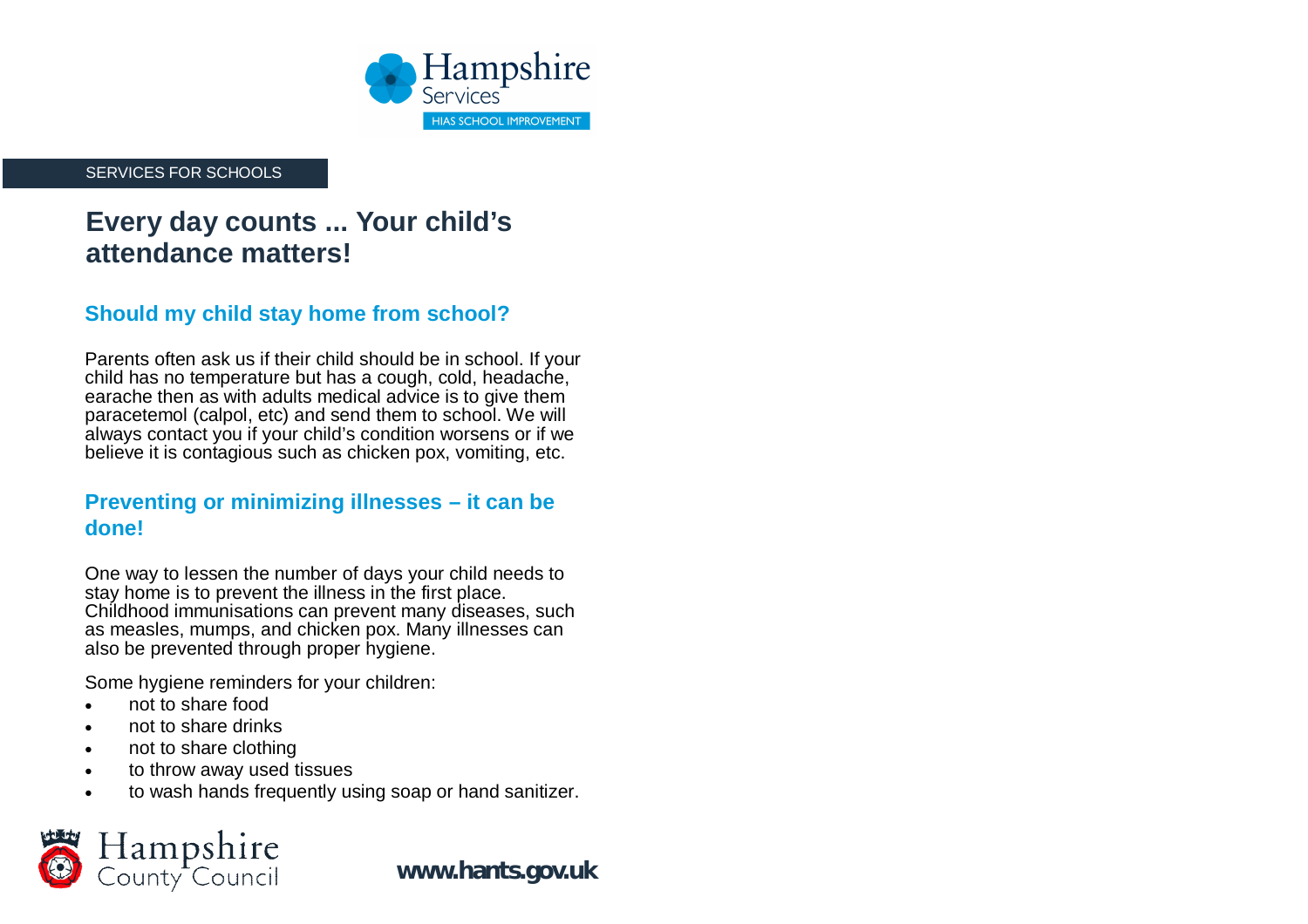**There are two attendance sessions every day and missing school for a whole day counts as two absences so …**

#### **Medical/dental/optician appointments**

Whenever possible make all medical appointments at the end of



the school day or outside school hours. If an appointment is made in school time your child should come to school first and/ or return after their appointment. Please be aware that the absence or illness of a pupil should *not* affect the education of their siblings. If a pupil has an appointment (particularly at the beginning or end of the school day) arrangements

should be made to ensure that the other sibling is either dropped off or collected from school on time.

#### **Lack of sleep**

If your child has been ill in the night and has had broken sleep, please consider sending them into school in the afternoon with a note. Your child may feel better and they will have the chance to join their friends and find out about homework and learning missed.

#### **Absent, but able to learn**

If your child is absent due to a long term or contagious illness but is able to work at times. Please contact your school to request work.

Many schools now have virtual learning platforms (VLE) so your child can communicate with school through the Internet and access their classwork.

Our school policy on illness is based on direct advice and guidance from the Department for Education (DfE).

The DfE rule of thumb is "*would the ailment keep parents/carers and teachers away from work?*".



Please visit the website if you would like further details:

#### [www.gov.uk/topic/schools-colleges-childrens-services/school](http://www.gov.uk/topic/schools-colleges-childrens-services/school-)behaviour-attendance

### **Long term or chronic medical conditions**

Please talk to us if your child has a chronic or long term illness as there are a number of ways your child can maintain some education – such as hospital schools or teaching services, home teaching and education centres. We will always aim to support your child in being able to continue some form of education; and we will work closely with you and your child to ensure that we maintain the right balance so your child can keep up whilst checking the type and amount of school work that your child does is appropriate for them and their medical condition.

### **So what impact can this have?**



Liam is in Year 1 and his attendance rate at school is always around 90%. Liam and his family think this is pretty good!

If Liam continues to attend for only 90% of the time, then over five years he will miss the equivalent of about one-half of a school year.

90% attendance for Liam = 20 days absence (four weeks of school missed).

Two days sore throat – September. Five days cold and cough – December. Two days dentist – six month check up. One day christmas shopping. One day upset stomach – March. Two days high fever/virus – June. Five days unauthorised holiday. One day birthday treat. One day – two doctors appointments.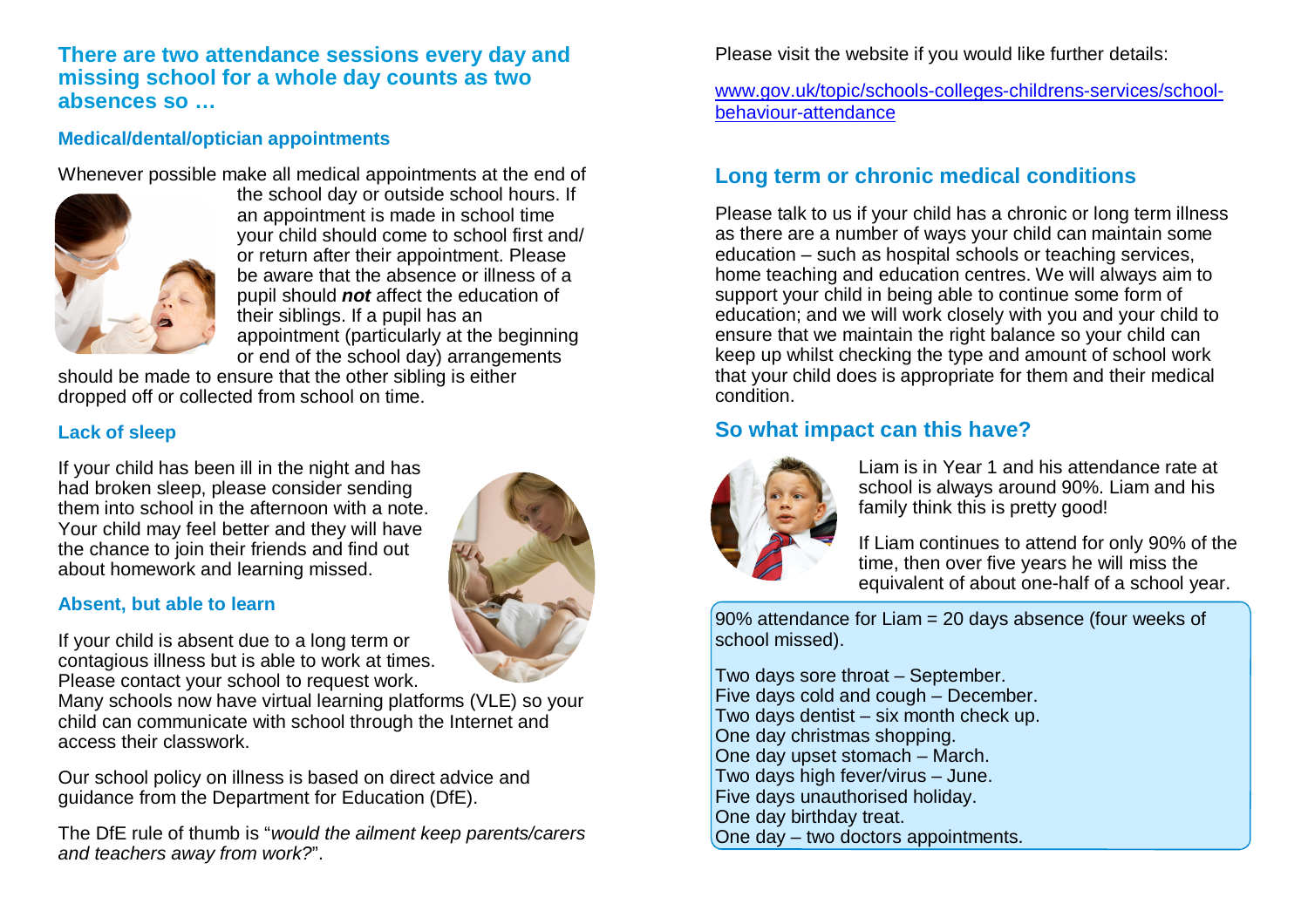Did you know that of pupils who miss between 10% and 20% of school:

- only 35% manage to go on and achieve five A\* to C GCSEs including English and mathematics, compared to 73% of pupils with over 95% attendance
- only 66% of pupils gained a Level 4+ in English or mathematics at Key Stage 2, compared to 87% of pupils with over 95% attendance.

#### **DfE, 2011**

Finally – remember to phone the school for any absence and bring a note when your child returns to confirm the reason and date of return to school. Supervise your child to catch up on work missed.

Please note regulations for schools give the headteacher the right to consider whether to accept the parent/carers position with regard to medical absence. – and may decide to unauthorise these absence.



## **Catch it, bin it, kill it**